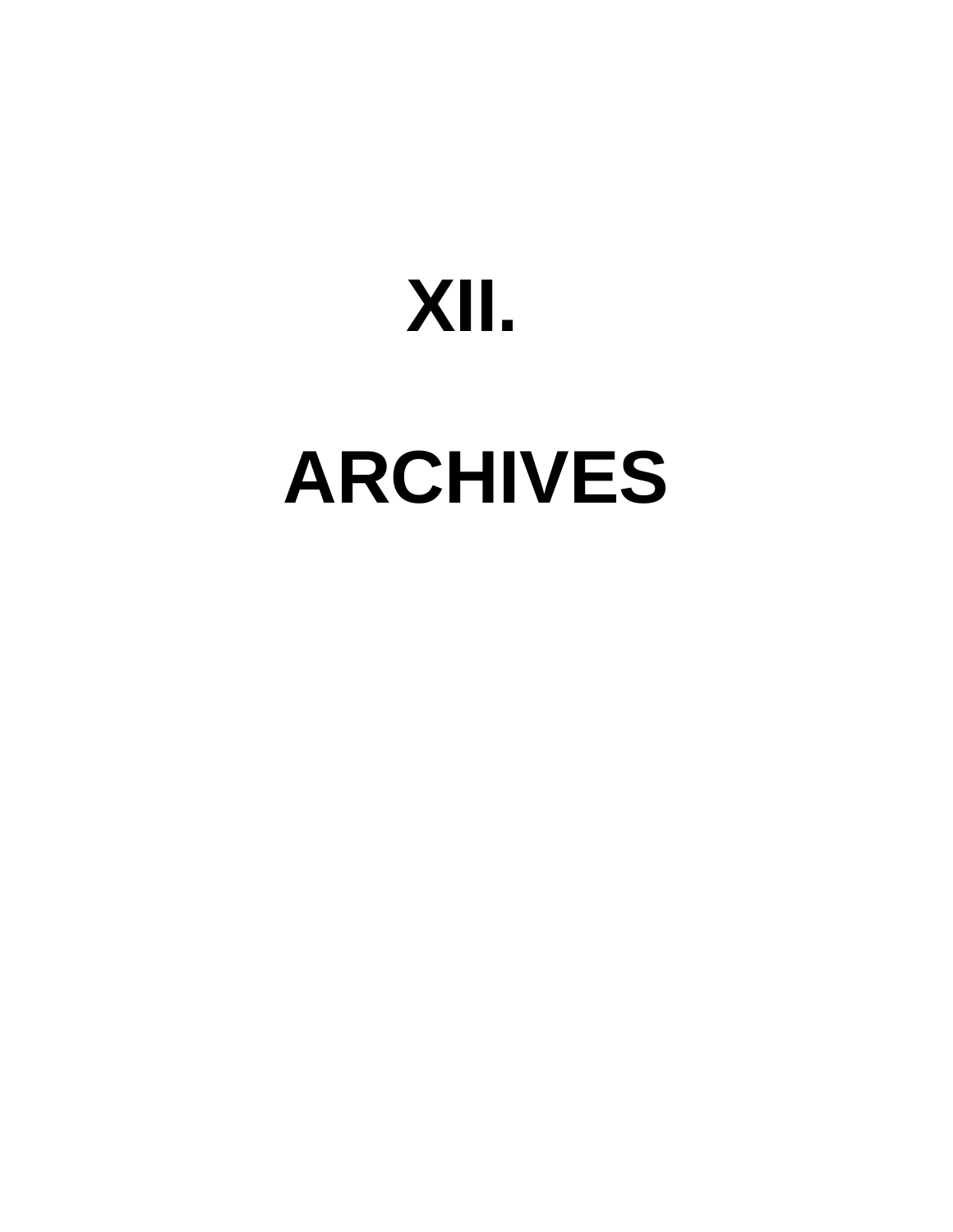### **AGENDA**

#### **Joint Meeting of Conference Committee on Archives and Trustees' Archives Committee** Wednesday, April 27, 2022, 5:30 p.m. – 7:30 p.m. Room: TBD

Trustees' Committee Members

Conference Committee Members<sup>1</sup>

Molly Anderson<sup>+</sup> Cathi C. Coree H. Nancy McCarthy\*\*+ Al J. Mooney\*+ Irma V. John W.

Panel 71 Glenn N.\*\* Russell R. Connie R. Russ R.\*

Panel 72 Chris D. Shellia D. Cara G. Denise M.

- \* Chairperson
- \*\* Alternate and/or vice chairperson
- + Nonalcoholic
- <sup>1</sup> Members of this committee serve on this as a secondary committee assignment.
- ♦ Introductions Al Mooney, trustees' committee chairperson.
- ♦ Review Conference committee Composition, Scope and Procedure Russ R., Conference committee chairperson.
- $\triangle$  Review history of Conference committee Michelle Mirza<sub>+</sub>, secretary.
- $\blacklozenge$  Report of trustees' committee Al Mooney, trustees' committee chairperson.
- ♦ Discussion of trustees' committee report.

#### **Note: 1989 Conference Advisory Action**

Each Conference Committee carefully consider their Agenda items and strive to make their recommendations for Advisory Actions to the Conference at the policy level. To be more financially responsible, when a Conference Committee recommendation involves a substantial expenditure of money, an estimate of cost and its impact on the budget be part of that recommendation.

**CONFIDENTIAL: This is background for the General Service Conference, and as such may be a confidential A.A. document. Distribution is limited to A.A. members. Placement of this material in a location accessible to the public, including aspects of the Internet, such as websites available to the public, may breach the confidentiality of the material and the anonymity of members, since it may contain members' full names and addresses.**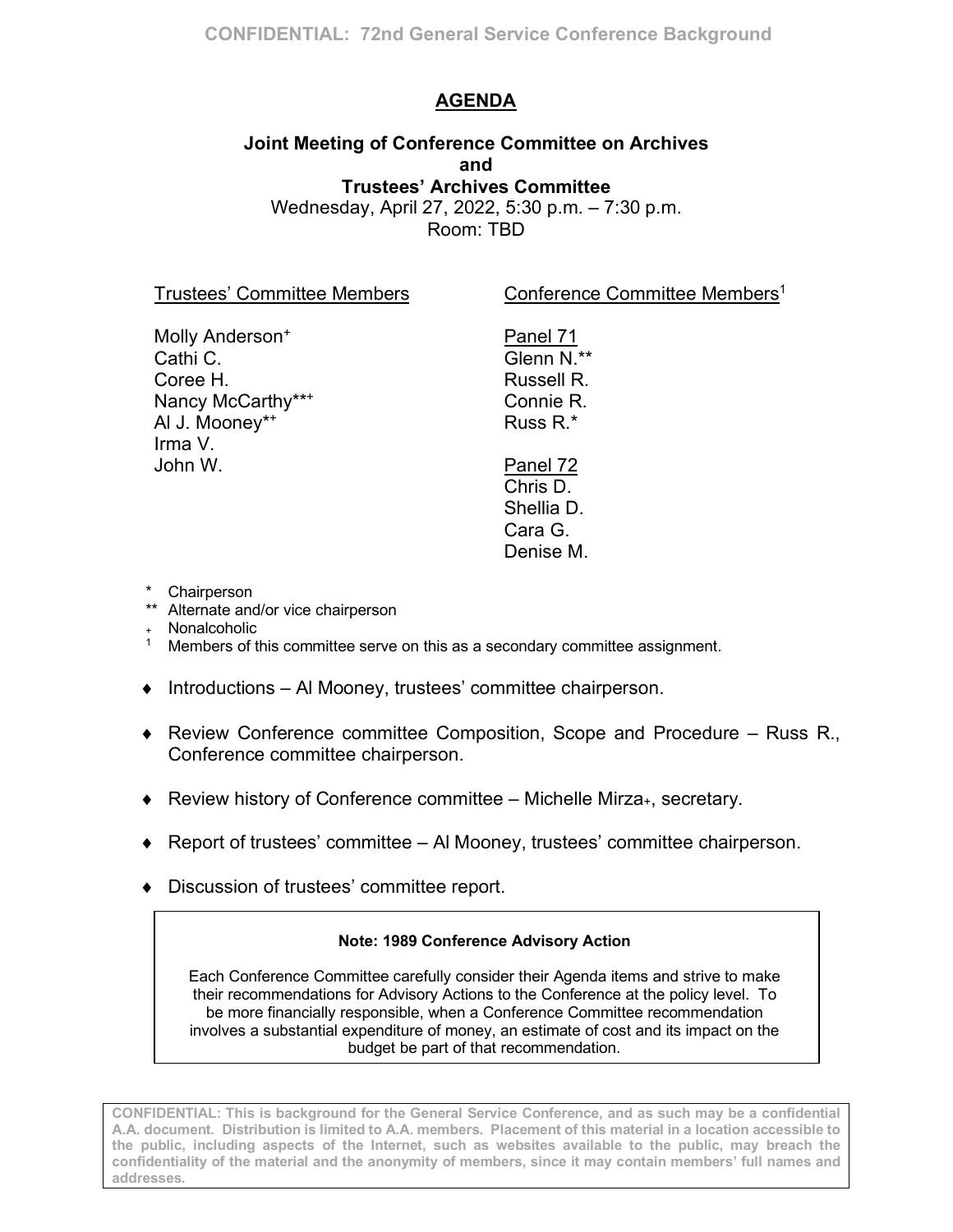- A. Review [content and format of Archives Workbook.](#page-3-0)
- B. Election of chairperson. \*

#### **\***Election of chairperson

- 1. All Panel 72 members are eligible except for the 2023 delegate chairperson and 2023 Conference committee chairpersons.
- 2. All committee members vote by written ballot (no verbal nominations).
- 3. Election by plurality. Second place becomes alternate chairperson.
- 4. New chairperson serves one year beginning at the close of the Conference.

**CONFIDENTIAL: This is background for the General Service Conference, and as such may be a confidential A.A. document. Distribution is limited to A.A. members. Placement of this material in a location accessible to the public, including aspects of the Internet, such as websites available to the public, may breach the confidentiality of the material and the anonymity of members, since it may contain members' full names and addresses.**